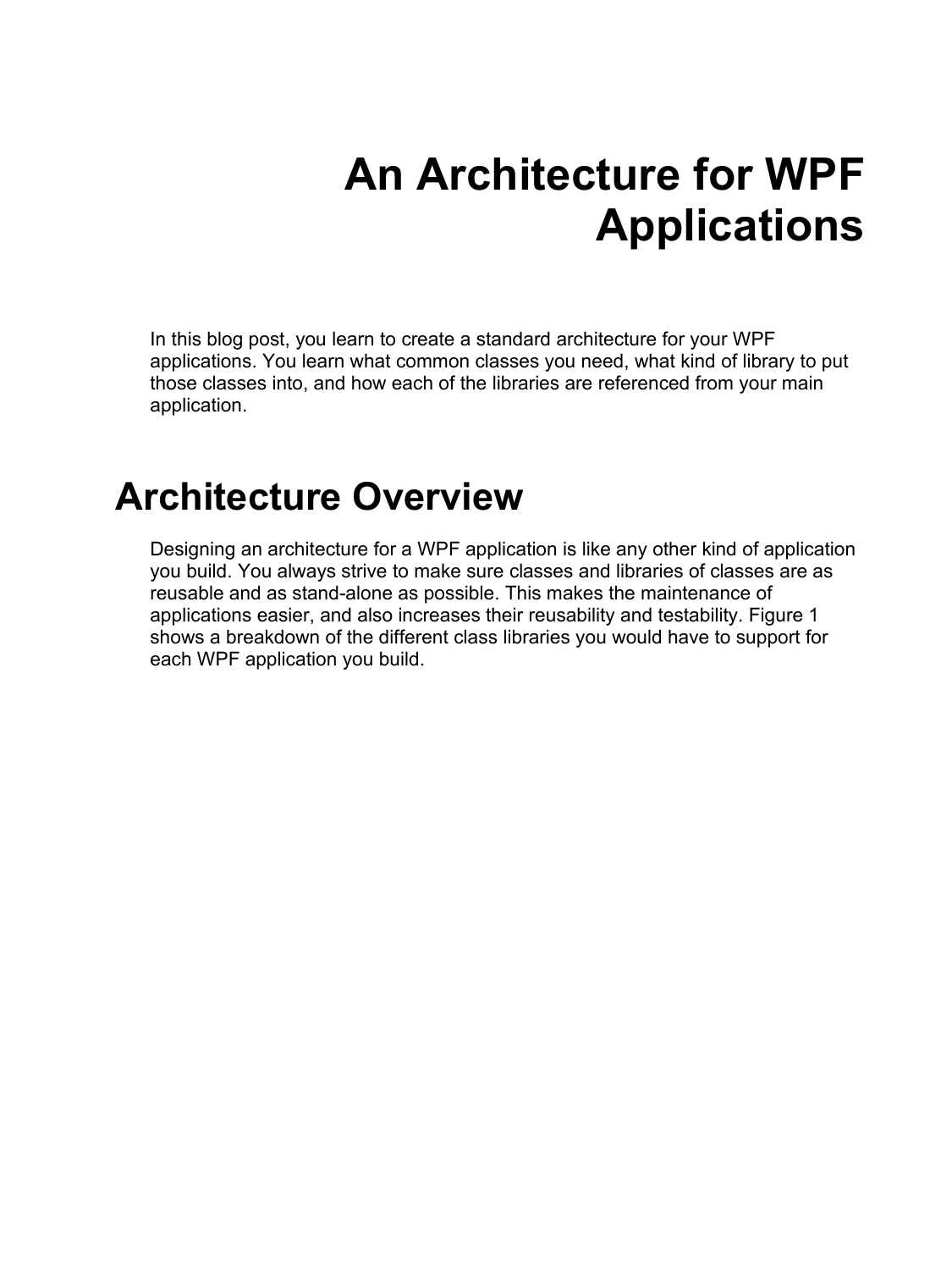

<span id="page-1-0"></span>Figure 1: Overview of a WPF Architecture

If you were to implement the architecture shown in [Figure 1](#page-1-0) in a .NET solution, the results would look like [Figure 2.](#page-2-0)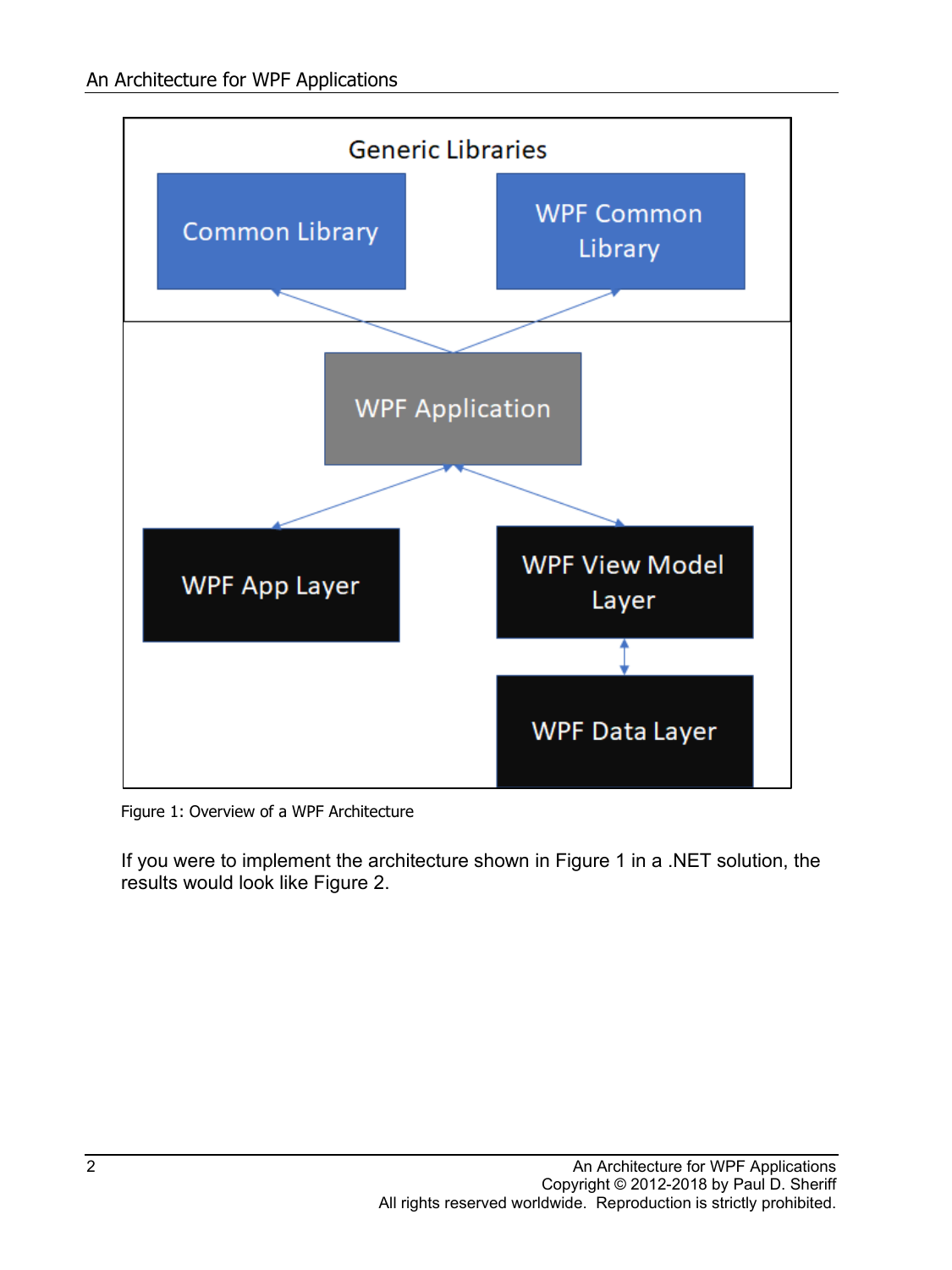|   | <b>Solution Explorer</b><br>$\label{eq:recon} \begin{array}{lll} \text{MSE}(\mathcal{A}, \mathcal{A}, \mathcal{A}, \mathcal{A}, \mathcal{A}, \mathcal{A}, \mathcal{A}, \mathcal{A}, \mathcal{A}, \mathcal{A}, \mathcal{A}, \mathcal{A}, \mathcal{A}, \mathcal{A}, \mathcal{A}, \mathcal{A}, \mathcal{A}, \mathcal{A}, \mathcal{A}, \mathcal{A}, \mathcal{A}, \mathcal{A}, \mathcal{A}, \mathcal{A}, \mathcal{A}, \mathcal{A}, \mathcal{A}, \mathcal{A}, \mathcal{A}, \mathcal{A}, \mathcal{A}, \mathcal{A}, \mathcal{A},$ |  |
|---|---------------------------------------------------------------------------------------------------------------------------------------------------------------------------------------------------------------------------------------------------------------------------------------------------------------------------------------------------------------------------------------------------------------------------------------------------------------------------------------------------------------------------|--|
|   | । 2 → ⊙ ∆ ⊞ ∣ ⊙ - <i>≒</i> ⊎                                                                                                                                                                                                                                                                                                                                                                                                                                                                                              |  |
|   | Search Solution Explorer (Ctrl+;)                                                                                                                                                                                                                                                                                                                                                                                                                                                                                         |  |
|   | Solution 'WPF.Sample' (6 projects)                                                                                                                                                                                                                                                                                                                                                                                                                                                                                        |  |
| d | C# Common.Library                                                                                                                                                                                                                                                                                                                                                                                                                                                                                                         |  |
| d | C WPF.Common                                                                                                                                                                                                                                                                                                                                                                                                                                                                                                              |  |
| d | WPF.Sample                                                                                                                                                                                                                                                                                                                                                                                                                                                                                                                |  |
| d | C# WPF.Sample.AppLayer                                                                                                                                                                                                                                                                                                                                                                                                                                                                                                    |  |
| d | C# WPF.Sample.DataLayer                                                                                                                                                                                                                                                                                                                                                                                                                                                                                                   |  |
| d | C# WPF.Sample.ViewModelLayer                                                                                                                                                                                                                                                                                                                                                                                                                                                                                              |  |
|   |                                                                                                                                                                                                                                                                                                                                                                                                                                                                                                                           |  |

<span id="page-2-0"></span>Figure 2: A sample WPF solution

| A description of each project and what each one is used for is shown in Table 1. |  |
|----------------------------------------------------------------------------------|--|
|----------------------------------------------------------------------------------|--|

| <b>Project</b>            | <b>Description</b>                                                                                                                                                                                                                                                  |
|---------------------------|---------------------------------------------------------------------------------------------------------------------------------------------------------------------------------------------------------------------------------------------------------------------|
| Common.Library            | This is a class library project into which you can add classes and<br>other items that are UI agnostic (i.e. these classes can be used in<br>any type of project such as Windows Forms, Web Forms, MVC,<br>Web API, WPF, etc).                                      |
| WPF.Common                | This is a WPF library project into which you can add classes, user<br>controls, resource dictionaries, converters, and other XAML to be<br>used in any WPF application. Keep the items in this project<br>generic and able to be used in any WPF application.       |
| WPF.Sample                | This is a sample WPF application that shows how all of these<br>projects are connected together.                                                                                                                                                                    |
| WPF.Sample.AppLayer       | This is a WPF library project into which you can add any WPF<br>classes, user controls, resource dictionaries, etc. that are unique<br>for this WPF application.                                                                                                    |
| WPF.Sample.DataLayer      | This is a class library project into which you can put any data<br>access classes you need to support this project. The Entity<br>Framework (EF) library is already added into this project to make<br>it easy for you to add your own EF entity and model classes. |
| WPF.Sample.ViewModelLayer | This is a class library project into which you can put any view<br>model classes you need to support this WPF project. View model<br>classes are used to bind to the UI and insulate the WPF project<br>from the data access layer.                                 |

<span id="page-2-1"></span>Table 1: Description of each project in your WPF sample solution

Let's look at each project and the types of classes you should be putting into each of these projects.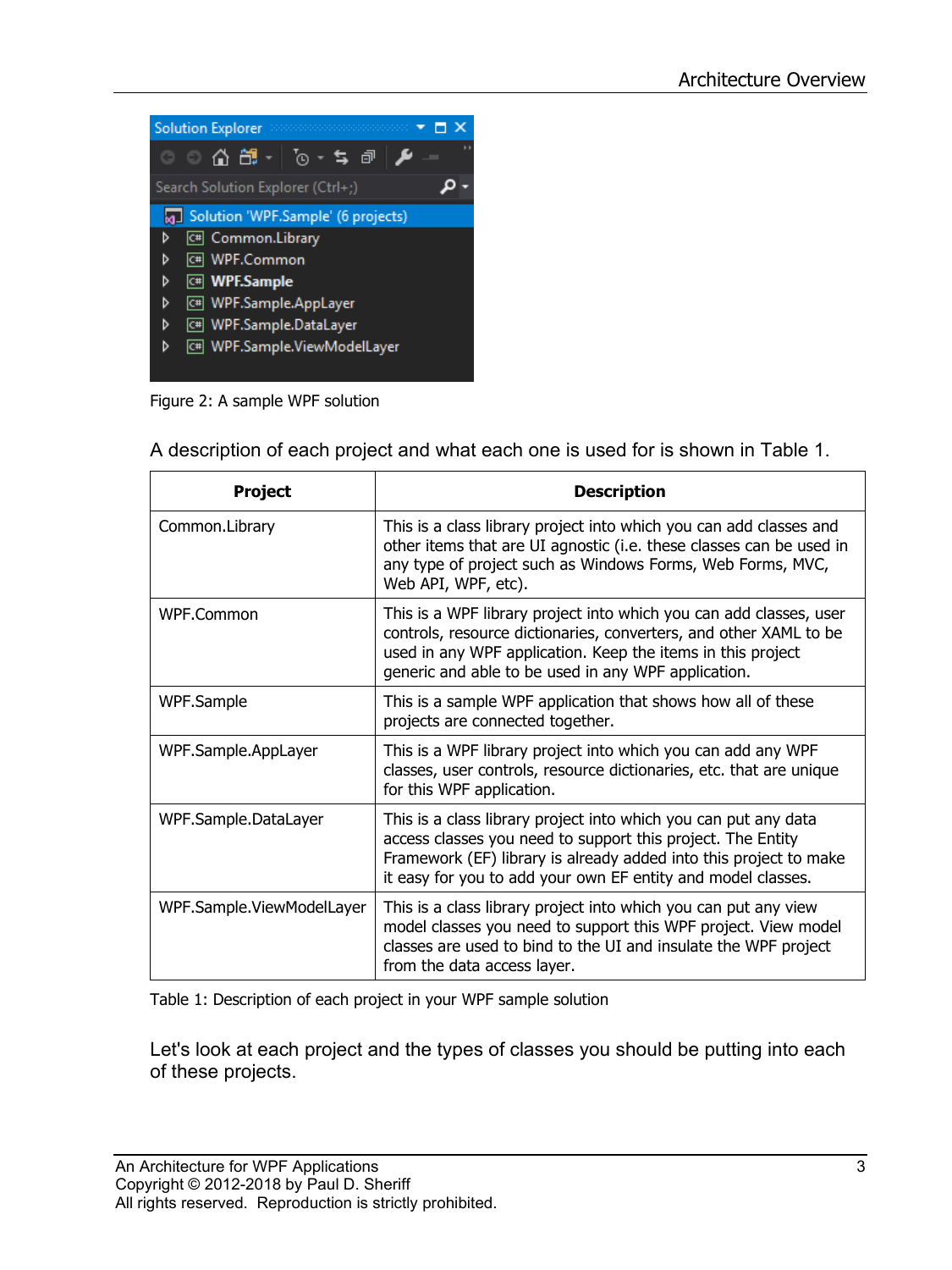## **Common.Library Project**

The sample Common.Library project [\(Figure 3\)](#page-3-0) that comes with this blog post, illustrates a common set of classes that can be used in any .NET application. The types of classes you place into this class library project should NOT have any dependencies on a specific UI such as Windows Forms, WPF, or ASP.NET.



Figure 3: The Common.Library Project

<span id="page-3-0"></span>Each class in this Common.Library project is described in [Table](#page-4-0) 2.

| Class                        | <b>Description</b>                                      |
|------------------------------|---------------------------------------------------------|
| <b>ConfigurationSettings</b> | A class for reading settings from a configuration file. |
| <b>ExceptionManager</b>      | A class for publishing exceptions.                      |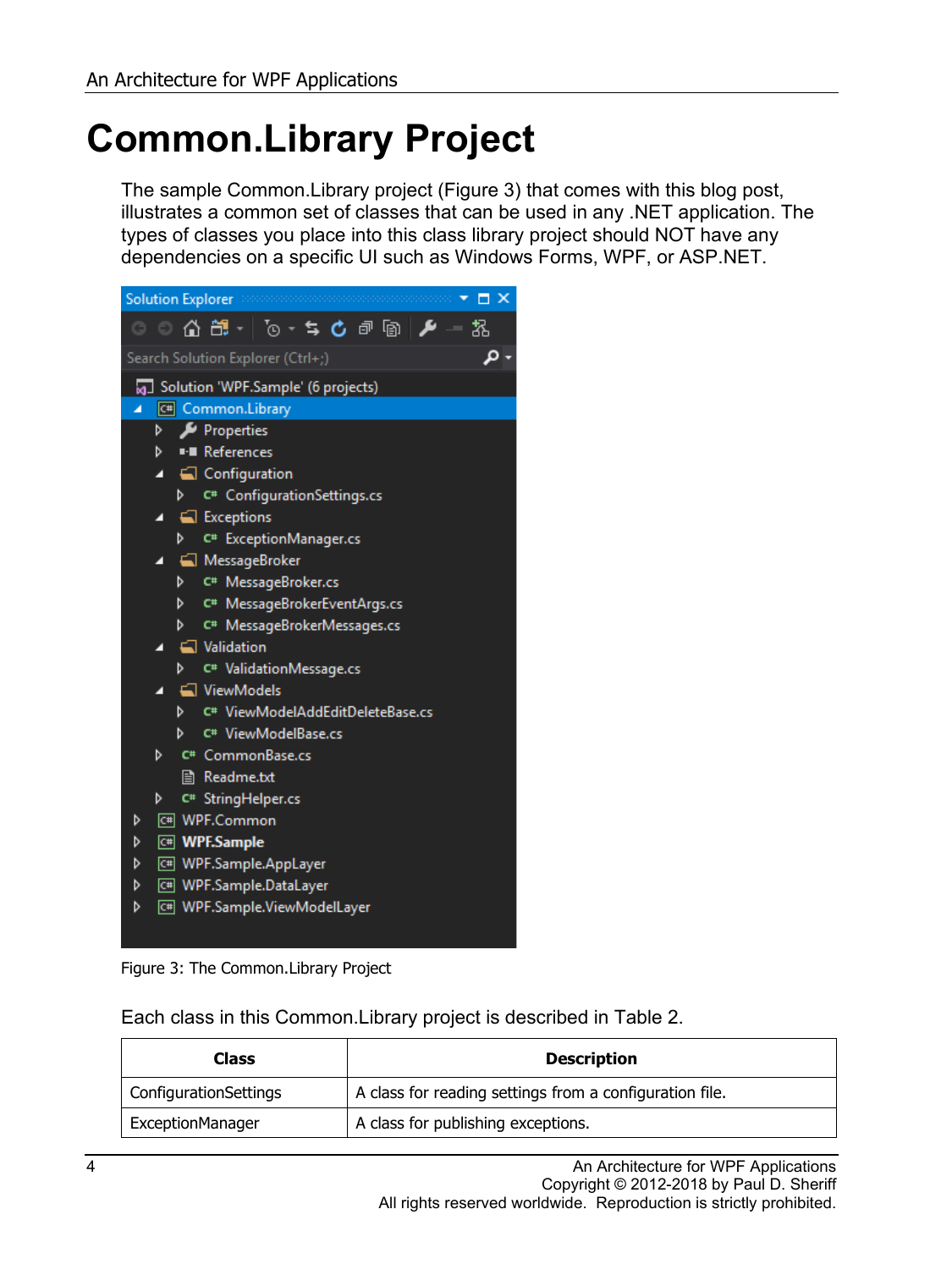| MessageBroker                 | The main class that sends the messages and defines the event<br>signature for receiving messages. Using a message broker helps<br>you avoid strong coupling between components in your<br>applications.                                                                                                                                                                      |
|-------------------------------|------------------------------------------------------------------------------------------------------------------------------------------------------------------------------------------------------------------------------------------------------------------------------------------------------------------------------------------------------------------------------|
| <b>MessageBrokerEventArgs</b> | The MessageBrokerEventArgs class inherits from the<br>System. EventArgs class and adds a couple of additional properties<br>needed for our message broker system. The properties are<br>MessageName and MessagePayload. The MessageName property<br>is a string value. The MessagePayload property is an object type<br>so that any kind of data may be passed as a message. |
| MessageBrokerMessages         | This class contains public constants that can be used for sending<br>standard messages such as "CloseControl,"<br>"DisplayStatusMessage," etc. Instead of repeating strings<br>throughout your application, it is better to use constants within a<br>class.                                                                                                                 |
| ViewModelAddEditDeleteBase    | A base view model class for screens in which you list, add, edit,<br>and delete items from a database table. This class inherits from<br>the ViewModelBase class.                                                                                                                                                                                                            |
| ViewModelBase                 | A base view model class for all your view models. This class<br>inherits from the CommonBase class.                                                                                                                                                                                                                                                                          |
| ValidationMessage             | This class contains two properties; PropertyName and Message.<br>This is used to report any validation rules that fail.                                                                                                                                                                                                                                                      |
| CommonBase                    | This class implements the INotifyPropertyChanged event. This<br>class also implements a Clone() method used to copy all<br>properties from one object to another and forces each property to<br>raise its INotifyPropertyChanged event.                                                                                                                                      |
| StringHelper                  | A class for you to put any methods to help you work with strings.<br>There are a couple of methods in here such as<br>CreateRandomString(), IsValidEmail(), IsAllLowerCase() and<br>IsAllUpperCase().                                                                                                                                                                        |

<span id="page-4-0"></span>Table 2: Description of each item in the Common.Library project

### **WPF.Common Library**

The WPF.Common class library [\(Figure 4\)](#page-7-0) is created as the WPF User Control Library project from the Visual Studio list of project templates. Using these templates includes the DLLs necessary to support WPF user controls, resource dictionaries, converters, and other WPF-specific items.

Where the Common.Library is UI-agnostic, the WPF.Common library is for you to add any component necessary to support any WPF application you develop. Keep the components in this library generic so you can use it with any WPF application, and not just the one you are currently developing. Any components that are specific to your current project belong in the "WPF" or the "AppLayer" projects.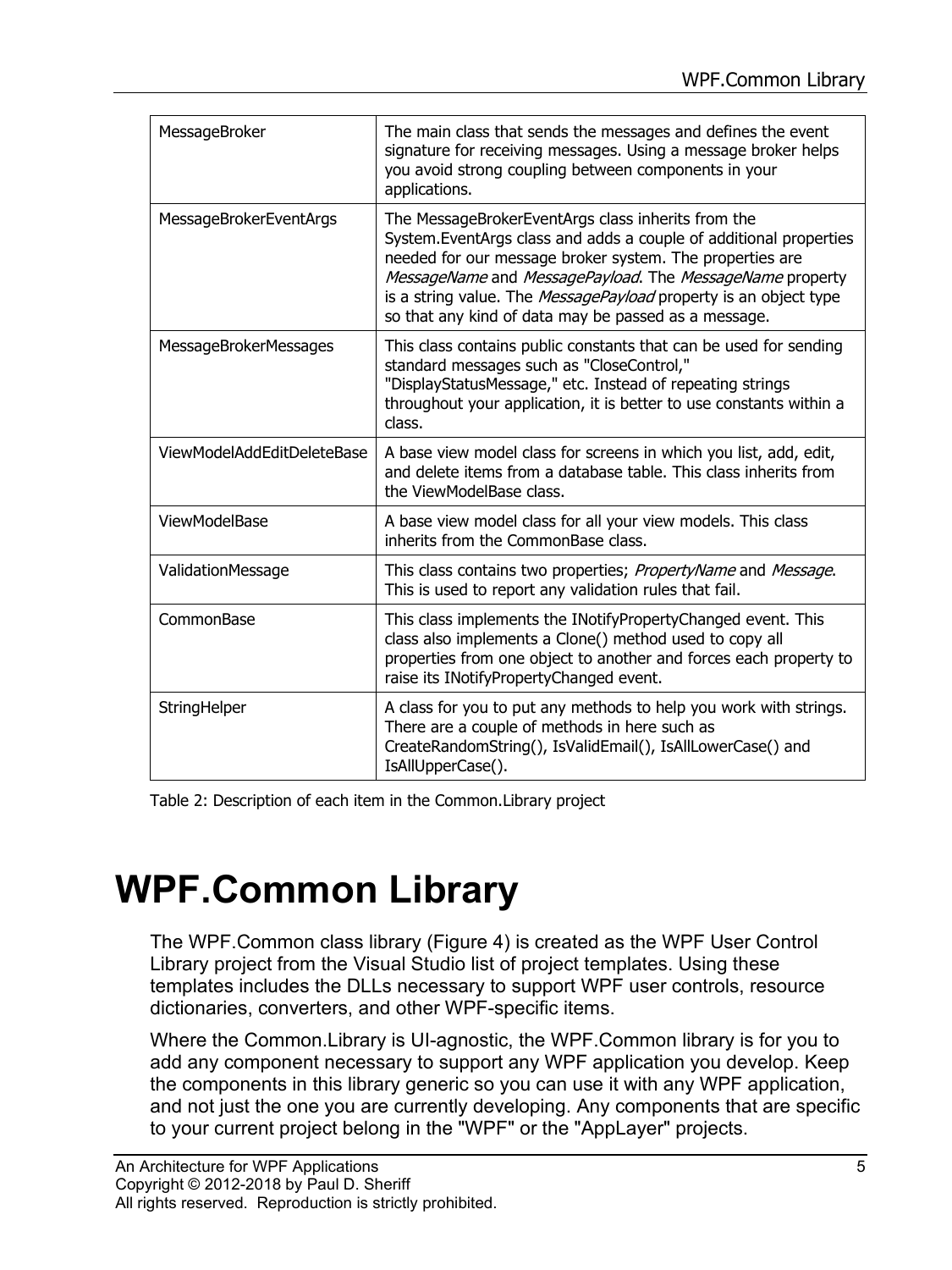I have included a few folders to illustrate what you might add to this project. The **Converters** folder is where you put any data type converter classes. The **Resources** folder is where you put resource dictionaries. The **UserControls** folder is where you put any commonly used user controls.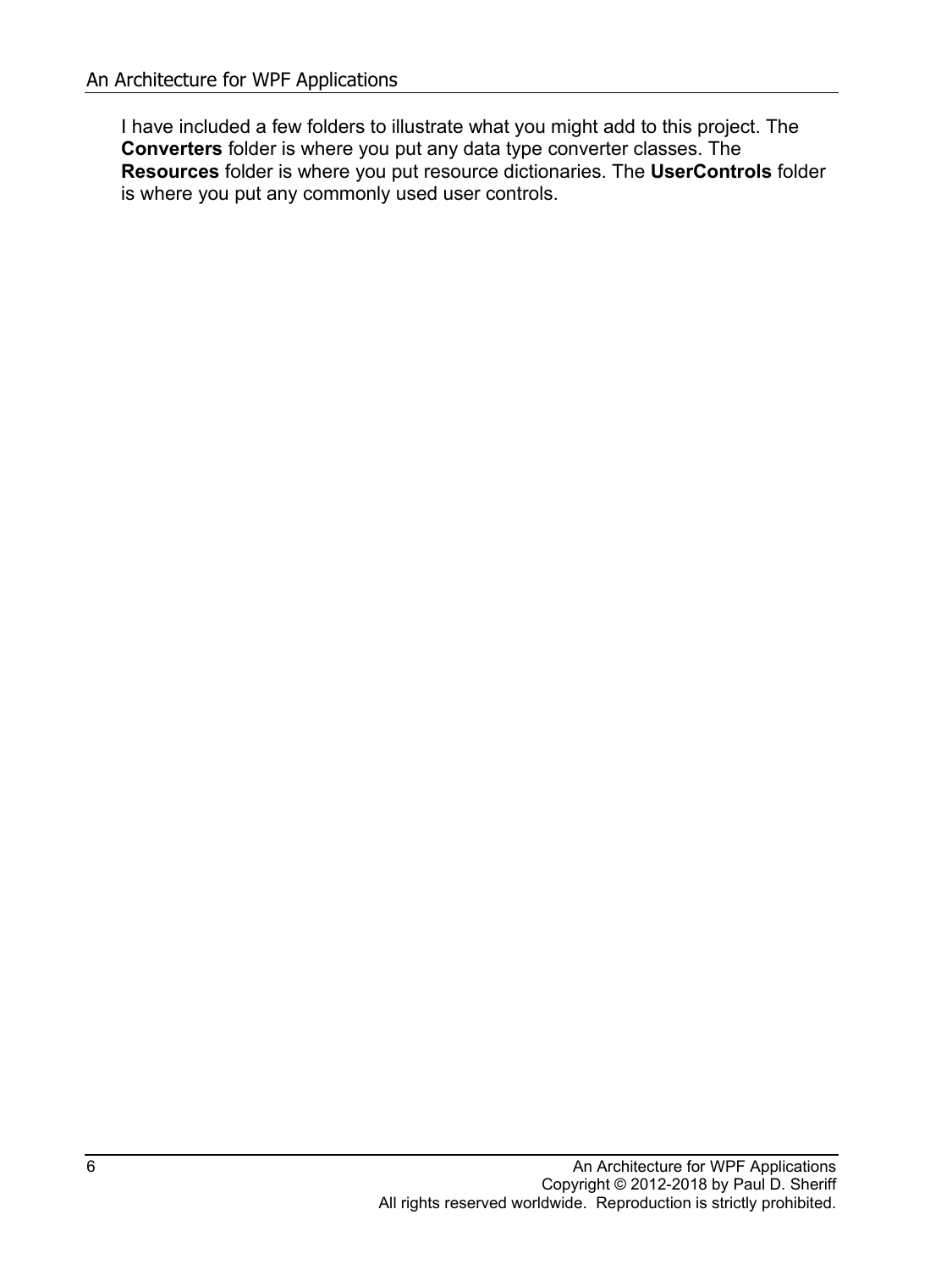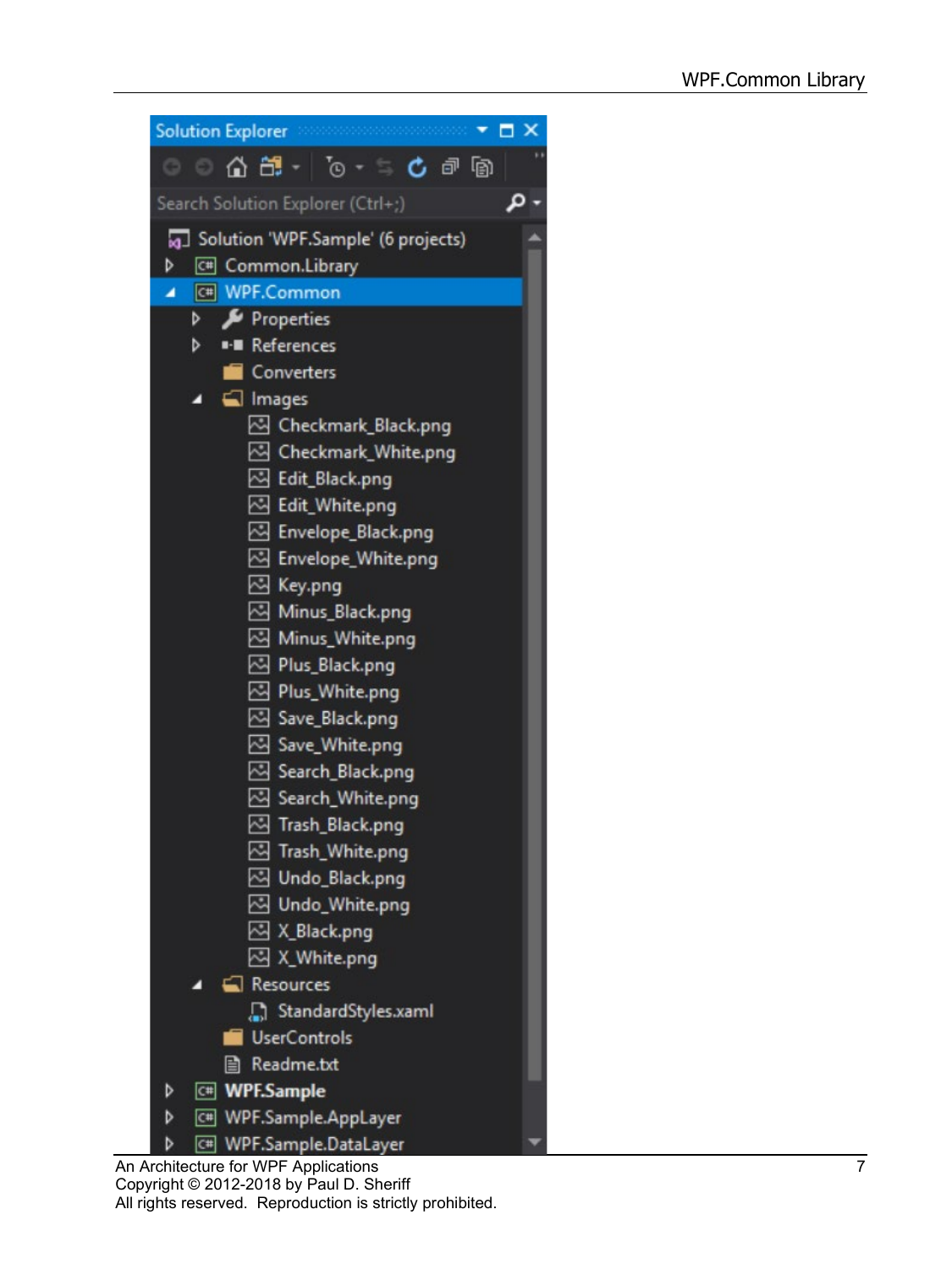<span id="page-7-0"></span>Figure 4: The WPF.Common Project

Each item in this WPF.Common project is described in [Table 3.](#page-7-1)

| File                 | <b>Description</b>                                      |
|----------------------|---------------------------------------------------------|
| \Converters folder   | A folder where you can put any WPF converter classes    |
| \Images folder       | A folder of some standard images you might find useful. |
| StandardStyles.xaml  | A resource dictionary of styles.                        |
| <b>\UserControls</b> | A folder for any reusable user controls                 |

<span id="page-7-1"></span>Table 3: Description of each item in the WPF.Common project

#### **WPF.Sample Project**

This project [\(Figure 5\)](#page-8-0) is a starting point for the WPF application you are creating. I have included a MainWindow with a menu system, some images, and a sample SQL Server express database with a table in it. You will normally take this project and start adding on your own user controls to display within the main window.

In future blog posts, you are going to use this project to build some standard business screens.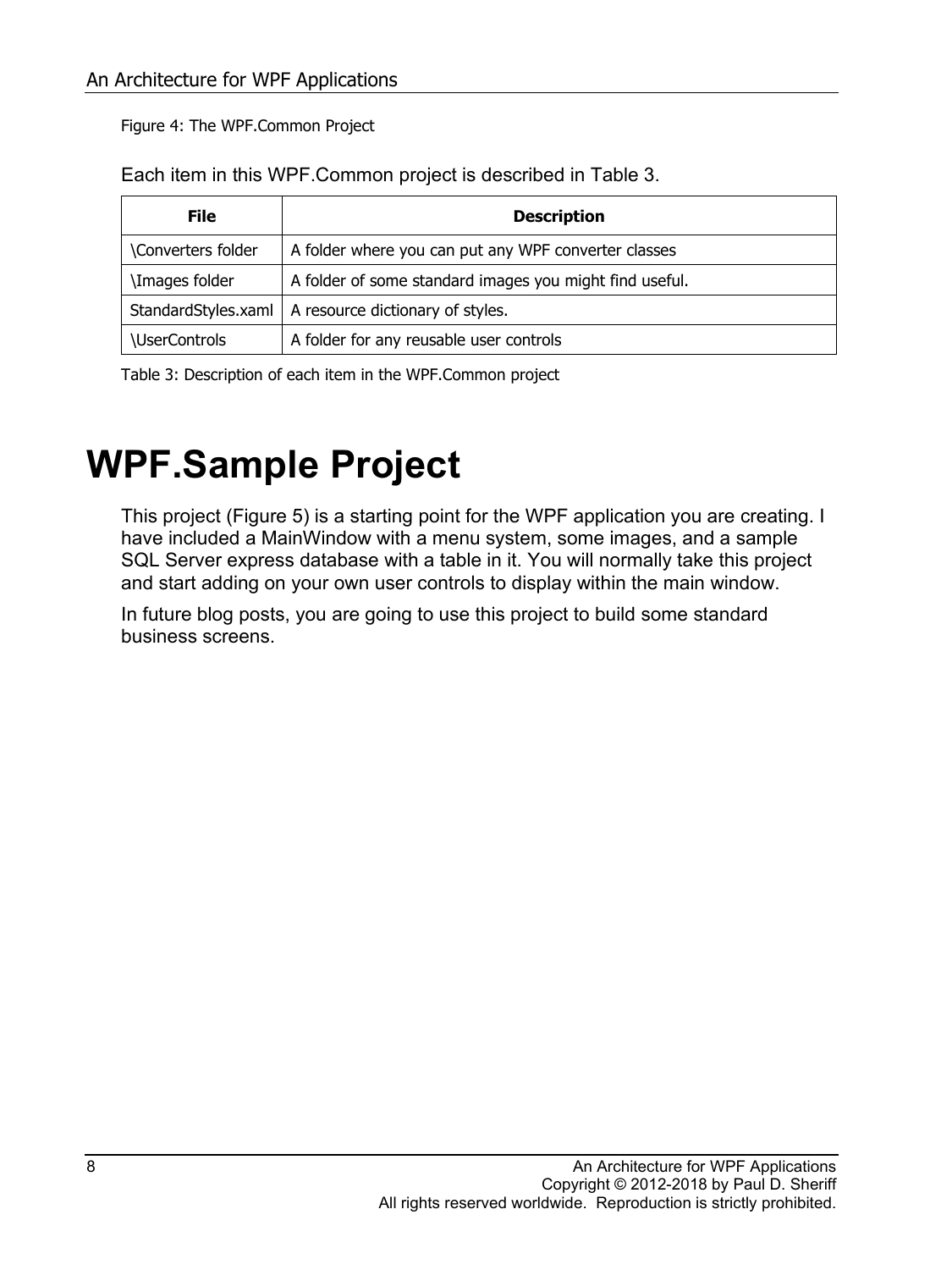| <b>Solution Explorer</b>                    |
|---------------------------------------------|
| – ∩ ∺ – ⊺ு –<br>亡司<br>囤<br>o<br>5           |
| Search Solution Explorer (Ctrl+;)           |
| Solution 'WPF.Sample' (6 projects)          |
| C# Common.Library<br>D                      |
| C# WPF.Common<br>D                          |
| <b>C# WPF.Sample</b><br>z                   |
| Properties<br>d                             |
| <b>**</b> References<br>d                   |
| App_Data<br>л                               |
| Sample.mdf<br>d                             |
| ∳े App.config                               |
| Þ<br><b>App.xaml</b>                        |
| MainWindow.xaml<br>d                        |
| √] packages.config                          |
| C# WPF.Sample.AppLayer<br>D                 |
| WPF.Sample.DataLayer<br>$\overline{C}$<br>D |
| C# WPF.Sample.ViewModelLaver<br>D           |

<span id="page-8-0"></span>Figure 5: The WPF.Sample Project

Each item in this WPF.Sample project is described in [Table 4.](#page-8-1)

| <b>Item Name</b> | <b>Description</b>                                                                                                                                                     |
|------------------|------------------------------------------------------------------------------------------------------------------------------------------------------------------------|
| Sample.mdf       | A SQL Server express database that contains a single User table.                                                                                                       |
| App.config       | The configuration settings for this application.                                                                                                                       |
| App.xaml         | Any styles for this application. The App class contains code to set the Domain<br>property DataDirectory and reads all configuration settings for this<br>application. |
| MainWindow.xaml  | The main window for this application.                                                                                                                                  |

<span id="page-8-1"></span>Table 4: Description of each item in the WPF.Sample project

## **WPF.Sample.AppLayer Library**

The WPF.Sample.AppLayer library [\(Figure 6\)](#page-9-0) is where you can add classes that are specific to this application.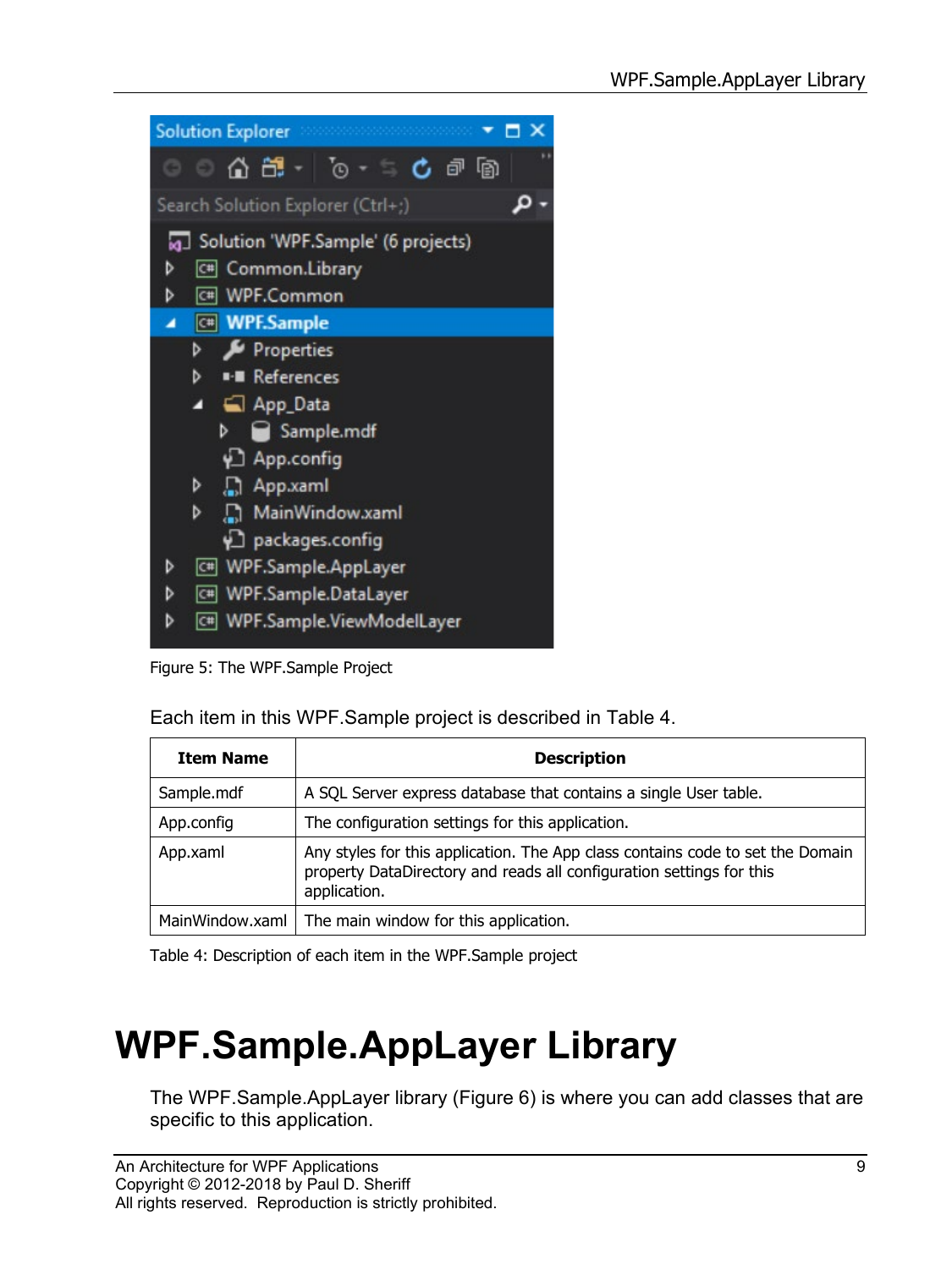

Figure 6: The WPF.Sample.AppLayer Project

<span id="page-9-0"></span>Each item in this WPF.Sample.AppLayer project is described in [Table 5.](#page-9-1)

| <b>Class Name</b> | <b>Description</b>                                                                                                                                                                                                                                                                 |
|-------------------|------------------------------------------------------------------------------------------------------------------------------------------------------------------------------------------------------------------------------------------------------------------------------------|
| AppMessages       | This class inherits from the MessageBrokerMessages class. Add any application-<br>specific messages you need for your WPF application.                                                                                                                                             |
| AppSettings       | This class inherits from the Configuration Settings class in the Common. Library<br>project. Place any properties for any global settings you need for your WPF<br>application. Also write code to load those settings from the App.config file into the<br>LoadSettings() method. |

<span id="page-9-1"></span>Table 5: Description of each item in the WPF.Sample.AppLayer project

### **WPF.Sample.DataLayer Library**

You should always keep your data access classes in a separate library. This helps you reuse these classes in any other application should you need to. The WPF.Sample.DataLayer library [\(Figure 7\)](#page-10-0) uses the Entity Framework to access the Sample.mdf file contained in the WPF.Sample project. You may use any data access technology you want in this project.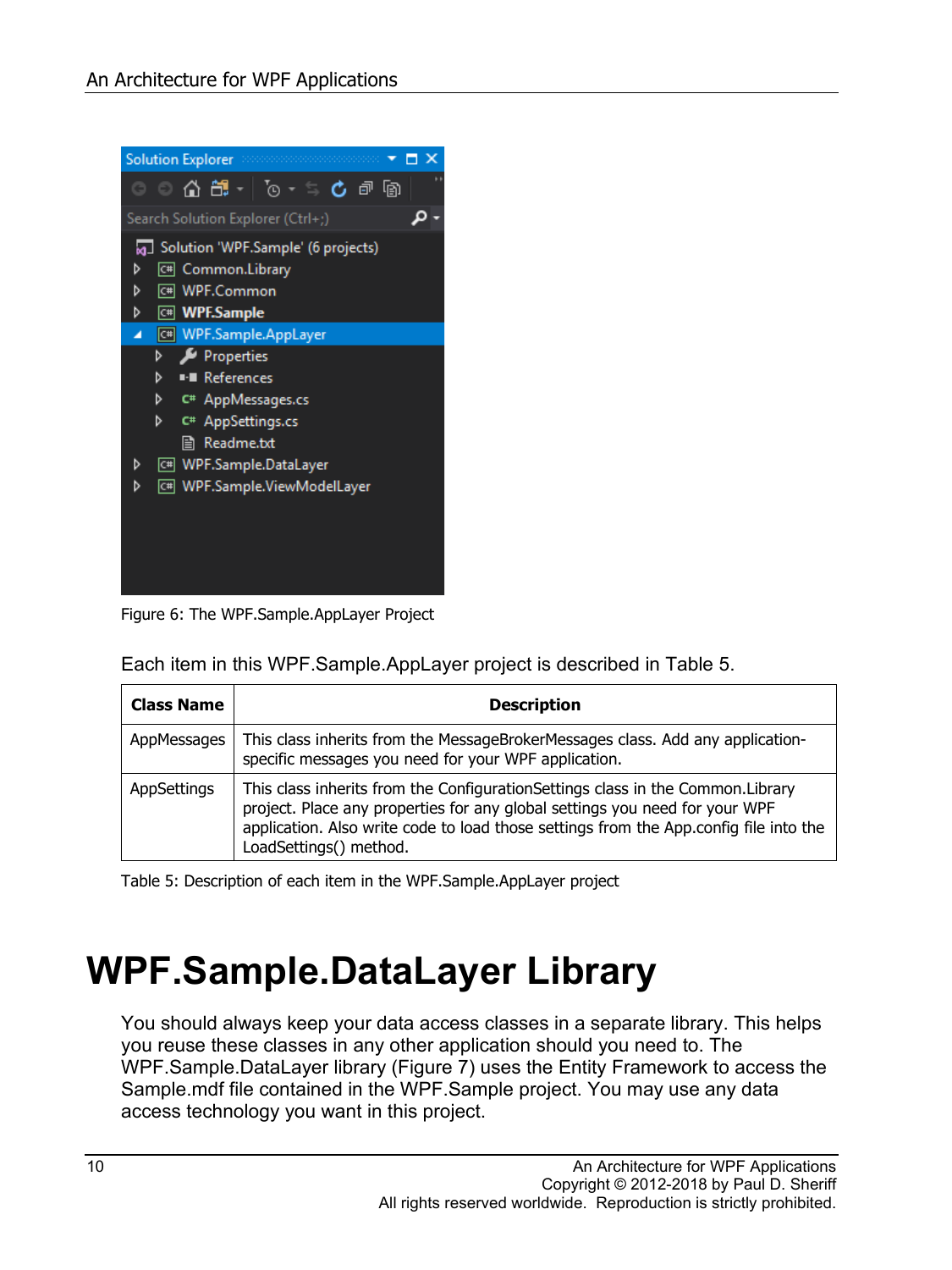| Solution Explorer according to the contract $\bullet$ $\Box$ $\times$ |
|-----------------------------------------------------------------------|
| . . ^ ⊕ <u>∩</u> ⊱ ≥ ^ ∴ ∫ ⊕ ⊜                                        |
| Search Solution Explorer (Ctrl+;)                                     |
| 5 Solution 'WPF.Sample' (6 projects)                                  |
| C# Common.Library<br>D                                                |
| C# WPF.Common<br>d                                                    |
| d<br><b>C# WPF.Sample</b>                                             |
| ▷ _<br>WPF.Sample.AppLayer                                            |
| ▲ C <sup>#</sup> WPF.Sample.DataLayer                                 |
| $\triangleright$ <b>F</b> Properties                                  |
| ■ References<br>⊳ .                                                   |
| ▲ ■ EntityClasses                                                     |
| D C <sup>#</sup> User.cs                                              |
| $\blacktriangleleft$ $\blacksquare$ Models                            |
| ⊳ ⊹<br>C <sup>#</sup> SampleDbContext.cs                              |
| ∮_] packages.config                                                   |
| <b>l≣i Readme.txt</b>                                                 |
| C# WPF.Sample.ViewModelLayer<br>D                                     |
|                                                                       |

<span id="page-10-0"></span>Figure 7: The WPF.Sample.DataLayer Project

Each item in this WPF.Sample.DataLayer project is described in [Table 6.](#page-10-1)

| <b>Class Name</b> | <b>Description</b>                                                                                                                                                                            |
|-------------------|-----------------------------------------------------------------------------------------------------------------------------------------------------------------------------------------------|
| User              | This is a simple entity class that models each column in the User table<br>contained in the Sample.mdf database.                                                                              |
|                   | SampleDbContext   This class inherits from the DbContext class from the Entity Framework. It<br>creates a DbSet <user> property to allow you to access the data in the User<br/>table.</user> |

<span id="page-10-1"></span>Table 6: Description of each item in the WPF.Sample.DataLayer project

NOTE: This project is for illustration purposes only. Feel free to use any data access mechanism you want.

## **WPF.Sample.ViewModelLayer Library**

You should always use the MVVM design pattern when creating WPF applications. All your view models for each of your screens should be put into the WPF.Sample.ViewModelLayer class library [\(Figure 8\)](#page-11-0). Add additional view model classes to this project as you add new screens to your WPF application.